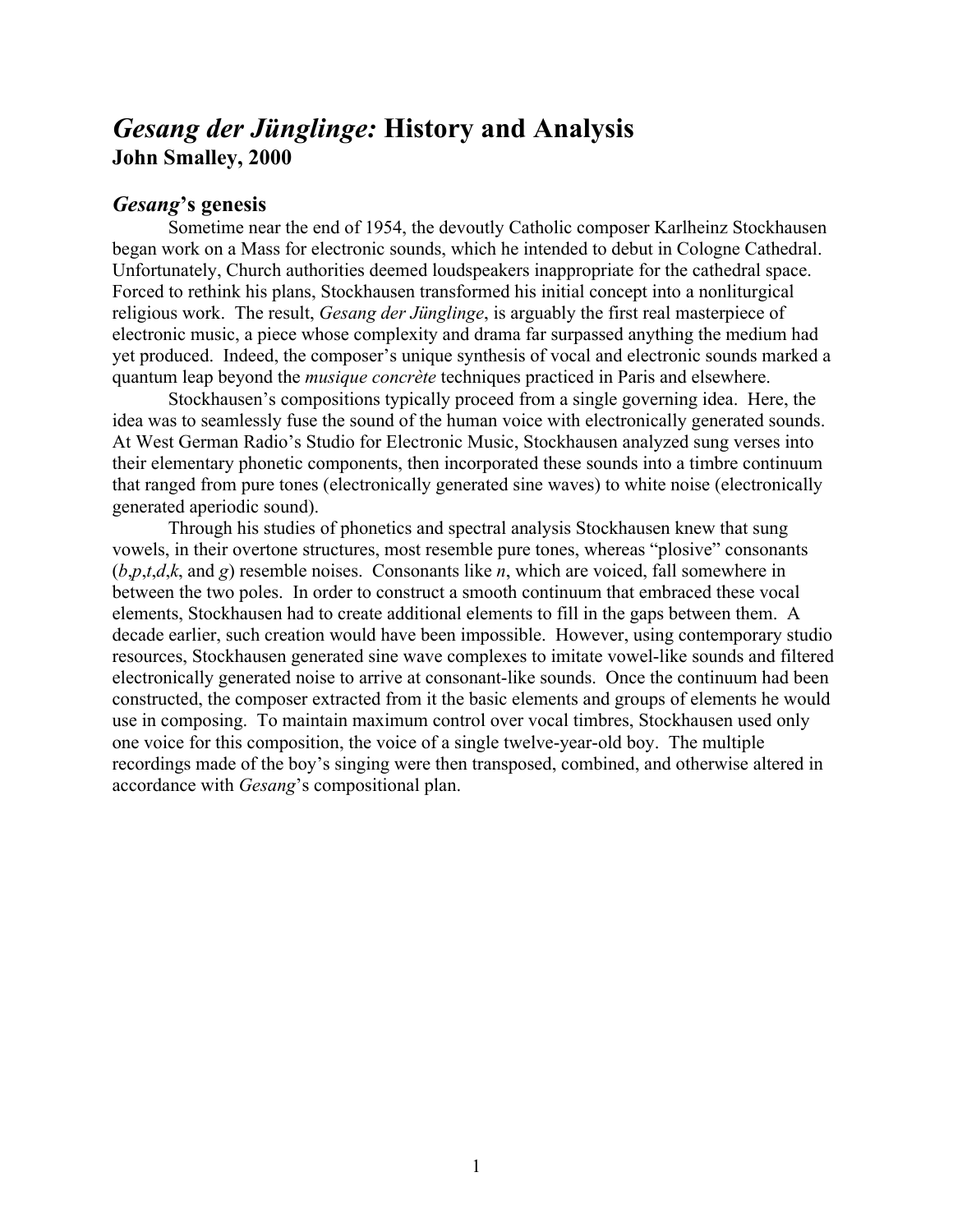

**Stockhausen after a performance of** *Gesang der Jünglinge* **in Munich, 1956.**

## **Text and textual organization**

The youths referred to in *Gesang der Jünglinge*'s title are the youths in the Bible's Book of Daniel, whom King Nebuchadnezzar threw into a fiery furnace for refusing to worship a golden idol. With amazement, the king then saw the youths, unscathed, singing praises to their God from the heart of the inferno. In *Gesang*, Stockhausen has used eleven of the verses sung by the youths, presented in a far from straightforward setting. Much is swallowed up in the roar of Stockhausen's electronic fire, but the opening words of each verse, "*Preiset den Herrn*" ("Praise ye the Lord"), can be heard recurring throughout the composition as a kind of refrain and, on a less audible level, as an element that unifies sections. *Gesang* is an explicitly religious work, and the words "*Preiset den Herrn*" are crucial to its meaning. One could say that the phrase "*Preiset den Herrn*" functions ritually, like a refrain to be repeated by the congregation, or a hesychastic prayer. Stockhausen notes that if one is familiar with the text, one needs only hear the word "preiset," and the mind will inevitably supply "den Herrn." Among other things, *Gesang* is about the intersection of memory and knowledge in prayer. The verses Stockhausen selected are as follows:

*Preiset (Jubelt) den(m) Herrn, ihr Werke alle des Hernn lobt ihn und über alles erhebt ihn in Ewigkeit.*

*Preiset den Herrn, ihr Engel des Herrn—*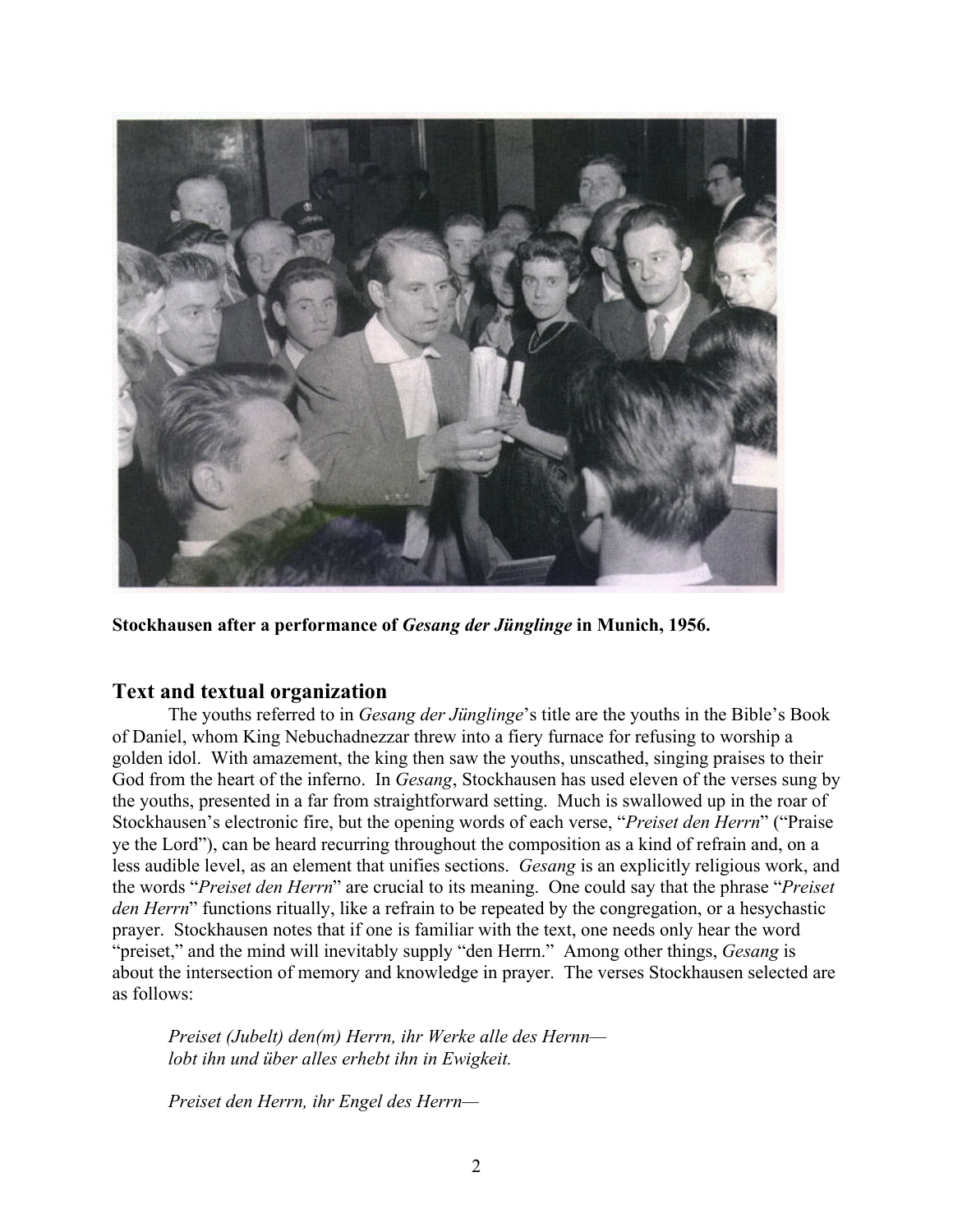*preiset den Herrn, ihr Himmel droben.*

*Preiset den Herrn, ihr Wasser alle, die über den Himmeln sind preiset den Herrn, ihr Scharen alle des Herrn.*

*Preiset den Herrn, Sonne und Mond preiset den Herrn, des Himmels Sterne.*

*Preiset den Herrn, aller Regen und Tau preiset den Herrn, alle Winde.*

*Preiset den Herrn, Feuer und Sommersglut preiset den Herrn, Kälte und starrer Winter.*

*Preiset den Herrn, Tau und des Regens Fall preiset den Herrn, Eis und Frost.*

*Preiset den Herrn, Reif und Schnee preiset den Herrn, Nächte und Tage.*

*Preiset den Herrn, Licht und Dunkel preiset den Herrn, Blitze und Wolken.*

(O all ye works of the Lord praise (exalt) ye the Lord above all forever.

O ye angels of the Lord, praise ye the Lord— O ye heavens, praise ye the Lord.

O all ye waters that are above heaven, praise ye the Lord— O all ye hosts of the Lord, praise ye the Lord.

O ye sun and moon, praise ye the Lord— O ye stars of heaven, praise ye the Lord.

O every shower and dew, praise ye the Lord— O all ye winds, praise ye the Lord.

O ye fire and summer's heat, praise ye the Lord— O ye cold and hard winter, praise ye the Lord.

O ye dew and fall of rain, praise ye the Lord— O ye ice and frost, praise ye the Lord.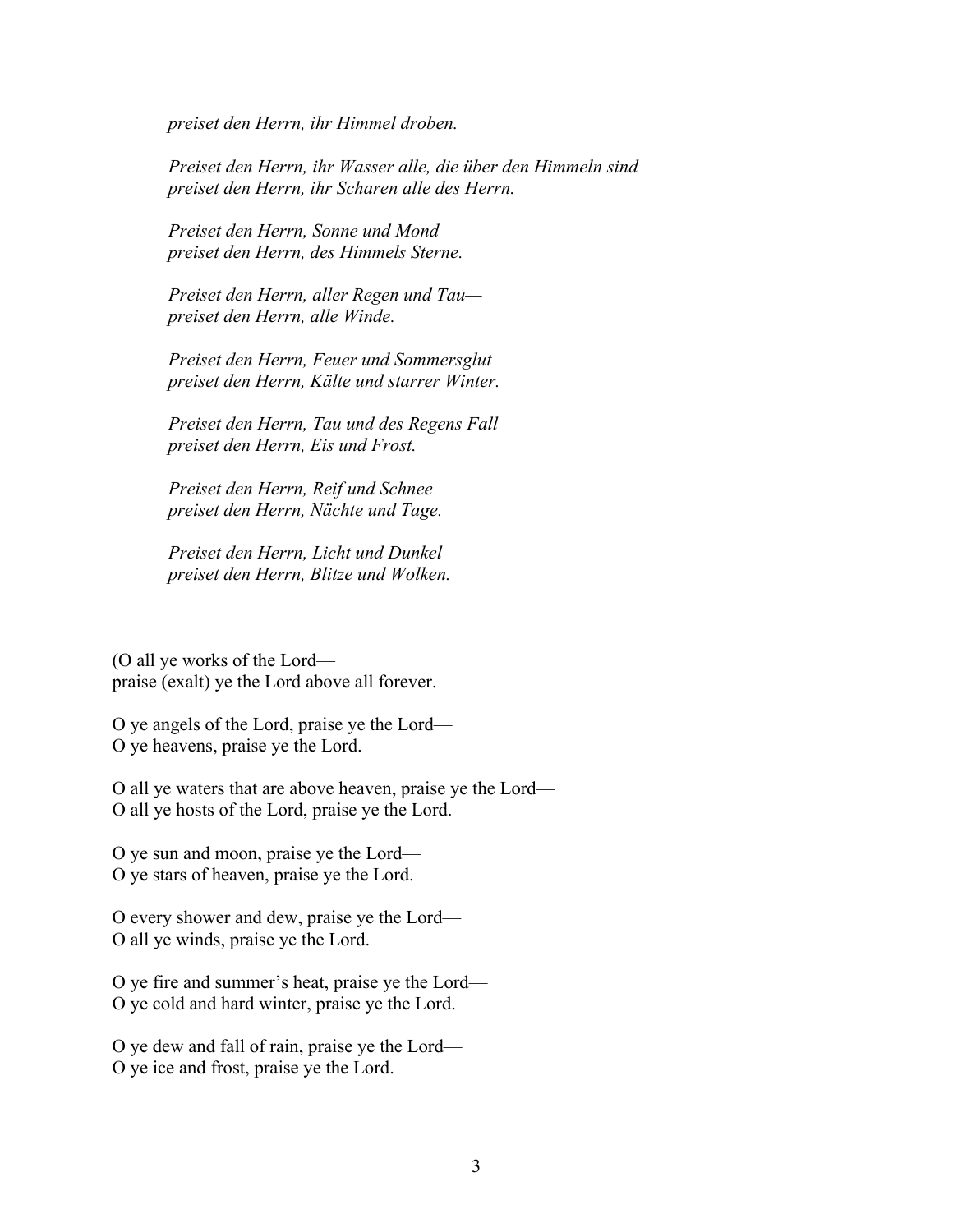O ye hoar frost and snow, praise ye the Lord— O ye nights and days, praise ye the Lord.

O ye light and darkness, praise ye the Lord— O ye lightning and clouds, praise ye the Lord.)

The composer subjects material drawn from the biblical verses to numerous permutations which take place on several levels: word, syllable, and phoneme. Thus, if our original sequence is "*preiset den Herrn*," a different word sequence might yield "*den Herrn preiset*," a different syllable sequence "*prei- Herrn set den*," and a different phoneme sequence "*eiprs et den nHerr*."

Besides being varied sequentially, the words are often combined so as to sound simultaneously. As a result of such simple procedures, words flicker in and out of existence. Sometimes a word's meaning is dissolved; at other times, unexpected combinations cause new words to spring into being, words such as *schneewind* ("snowwind") and *feurreif* ("fireripe"), for example. Some permutations clearly alter the comprehensibility of the text more drastically than others. This means that in addition to the tone-noise continuum, a second continuum of sensenonsense is at work.

Stockhausen's creation of an acoustic and semantic continuum was undoubtedly helped by his studies of acoustics, phonetics, and information theory with Werner Meyer-Eppler at Cologne University. In Meyer-Eppler's classes, Stockhausen and his fellow students had gained practice in breaking apart words into their elementary phonetic components and in studying intensely the acoustic properties of vowels and consonants.

Because comprehension of *Gesang*'s text, at least at certain times, is important for the meaning of the piece to be grasped, Stockhausen attempts to control this aspect as well. To this end, he developed a qualitative scale of comprehensibility, ranging from 1 (incomprehensible) to 7 ( the most comprehensible). Although these values are also subjected to permutations (the first minute of *Gesang*'s music cycles through all seven degrees), there is at least one time in the piece where the words are presented clearly in their original order. There are also many other times where the alterations are minor enough to allow one to grasp the meaning of the words. The meaning, as always, is religious. As Stockhausen observes, "Whenever language emerges momentarily from the sound signals of the music, it praises God." It should be added that the verses also hold autobiographical significance for the composer. Reflecting on the time of *Gesang*'s composition, a time when he was struggling to establish his career, the composer writes that "[the period] from 1954 to 1956 was a unique time of jubilantly praising God, and I myself was 'a youth in the fiery furnace."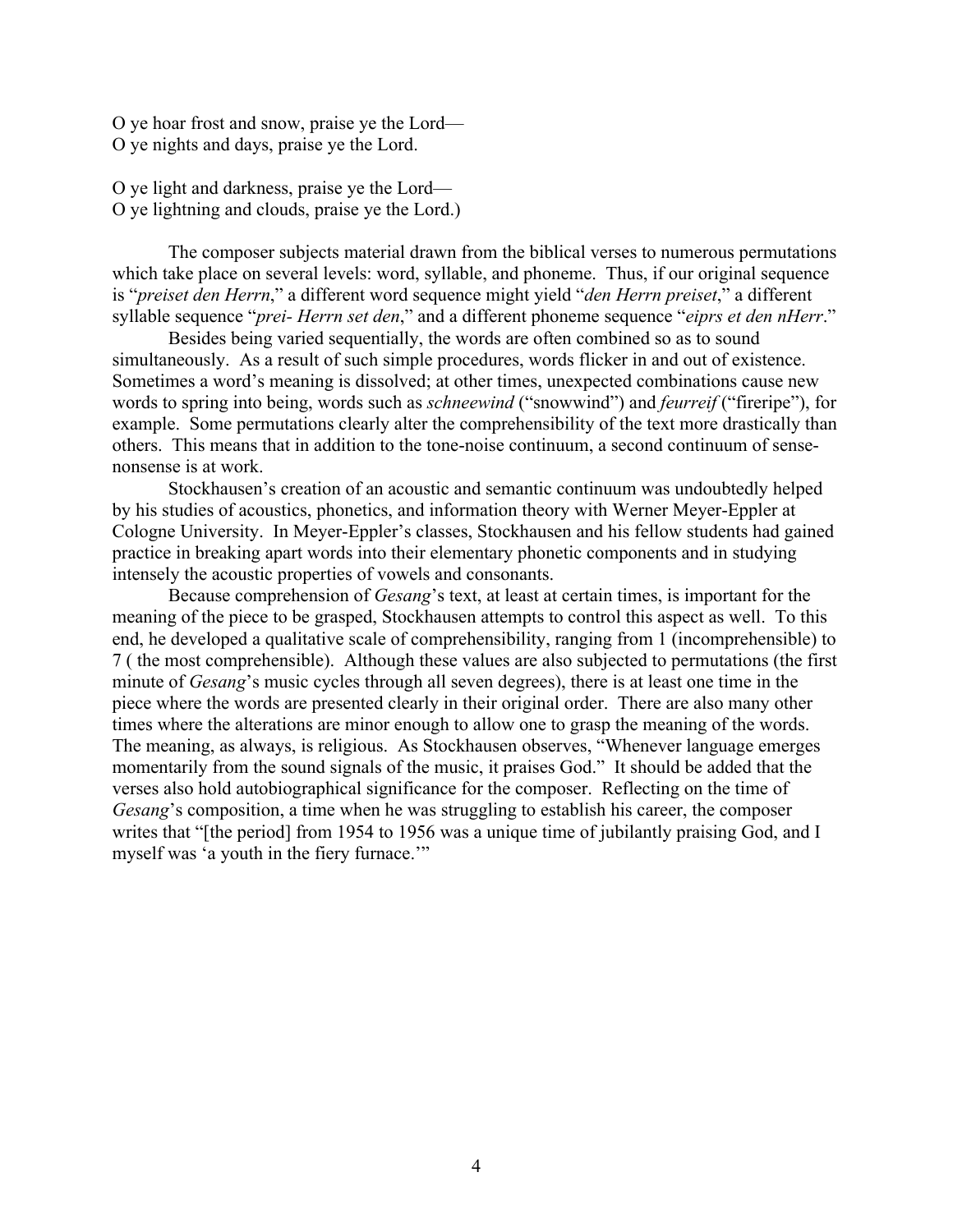

**Werner Meyer-Eppler lecturing at the Institute of Phonetics and Communication Research, Bonn University, 1959.**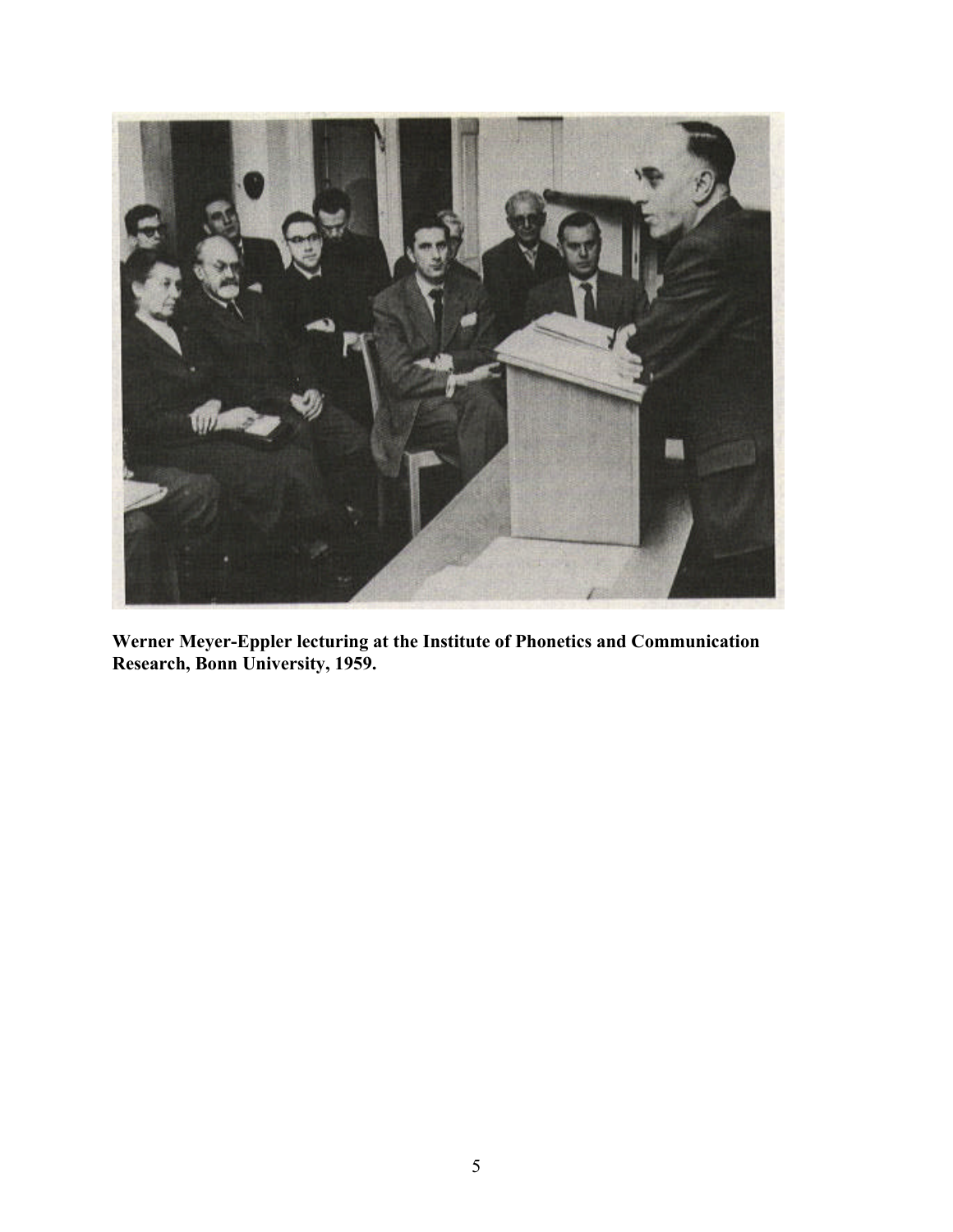#### **Serialism and the form of** *Gesang*

It is not only word permutations that obscure the text's meaning, but also the fact that word-sounds are inevitably surrounded by, combined with, and partially covered by other sounds. Adding to the *Gesang*'s complexity is the fact that the sung sounds, like the electronic sounds and "mixed-type" sounds, are varied serially with respect to pitch, volume, and duration. In other words, a series of discrete values is established for the parameters of pitch, volume, and duration, and these values are then distributed equally to the sounds and sound groups used in the composition. This method of composing, a method which Stockhausen helped pioneer, is known as "total serialism." In theory, no one element or value predominates in a serial composition, and one might therefore expect to be confronted with a rather static listening experience. But such is not the case with *Gesang der Jünglinge*. Guided by intuition and an unerring sense of drama, Stockhausen has used serial technique in the same way that Bach, centuries earlier had used counterpoint: as a means to profound expressive and spiritual ends.

In *Gesang*, several series were devised to organize pitch. Stockhausen has said that he used six types of scales in his piece: harmonic, subharmonic, chromatic, and three other scales that were a mixture of these. Stockhausen further states that *Gesang* consists of six sections, or "structures," and that both the number of sound elements and their manner of combination differs from structure to structure. Although the content of the structures is clearly varied, the borderlines between them are less audibly apparent. The six structures of *Gesang*, and their durations, are as follows:

I.  $0'00'$ ' $-1'02'$ ' = 1'02'' II.  $1'02'' - 2'52'' = 1'50''$ III.  $2'52'' - 5'15.5'' = 2'23.5''$ IV.  $5'15.5'' - 6'22'' = 1'06.5''$ V.  $6'22''-8'40''=2'18''$ VI.  $8'40'' - 13'00'' = 4'20''$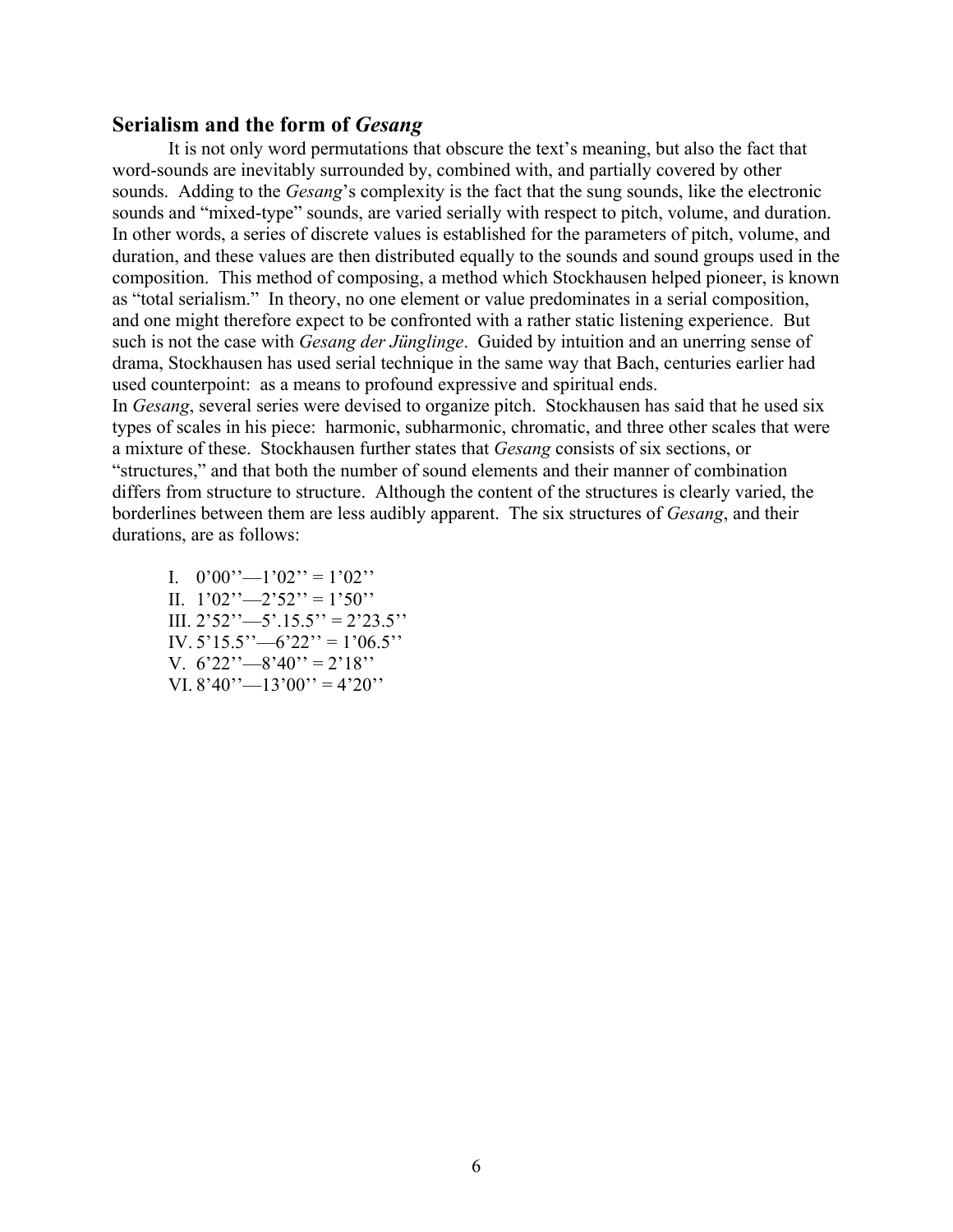

**Excerpt from the manuscript of** *Gesang der Jünglinge***. L1 - L5 indicate the layers assigned to each of the five loudspeakers. Black numbers below the horizontal lines indicate length in centimeters of sound durations (76.2 cm = 1 sec.). Red numbers indicate sound groups.**

#### **The organization of Structure VI**

The many sketches that comprise *Gesang*'s manuscript were never collated by Stockhausen into a single score. Nevertheless, the composer has published certain details of his working methods. The following three examples taken from Stockhausen's notes to his CD of *Gesang* offer a glimpse into the organization of the piece's final structure.

Example 1 lists the twelve types of elements present in *Gesang*'s final structure. As we would expect, the element types span a continuum from sine waves (SC) to white noise (NO).

### **Example 1**

Abbreviations: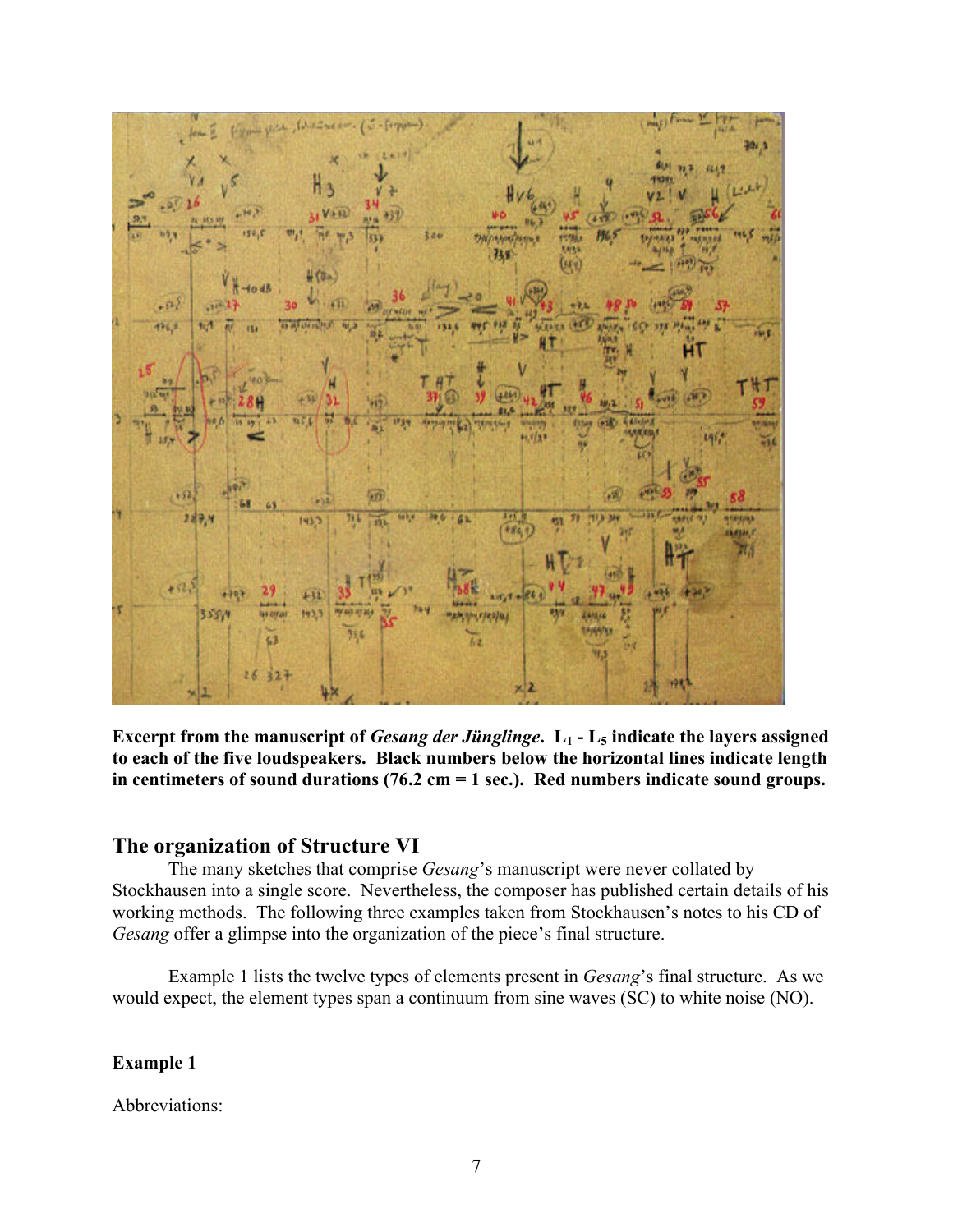$SC = Sine$  wave complexes (swarms of sine tones with defined frequency, duration, and dynamic, with a very complex rhythmic microstructure)

- $IC =$  Pulse complexes (swarms of pulses as in SC)
- $SS = Speech-sounds$  and syllables
- $N =$  White noise filtered to about 2% width (in Hz)
- $I =$  Single pulses with defined pitch
- $SV = Synthetic$  vowel sounds (spectra rich in overtones, with varying formant combinations)
- $NO = White$  noises filtered to a width of 1-6 octaves
- $IO$  = Pulses in swarms of statistically defined density, filtered to a width of 1-6 octaves
- $ICh = Chords of single pulses (pitches in whatever scale is being used)$
- $NCh$  = Chords of the 2% (in Hz) wide bands of noise (middle pitches depending on the scale used)
- $SCh = Chords of sine tones$
- VCh =Vocal chords (superimposition of sung sounds with distinct pitch)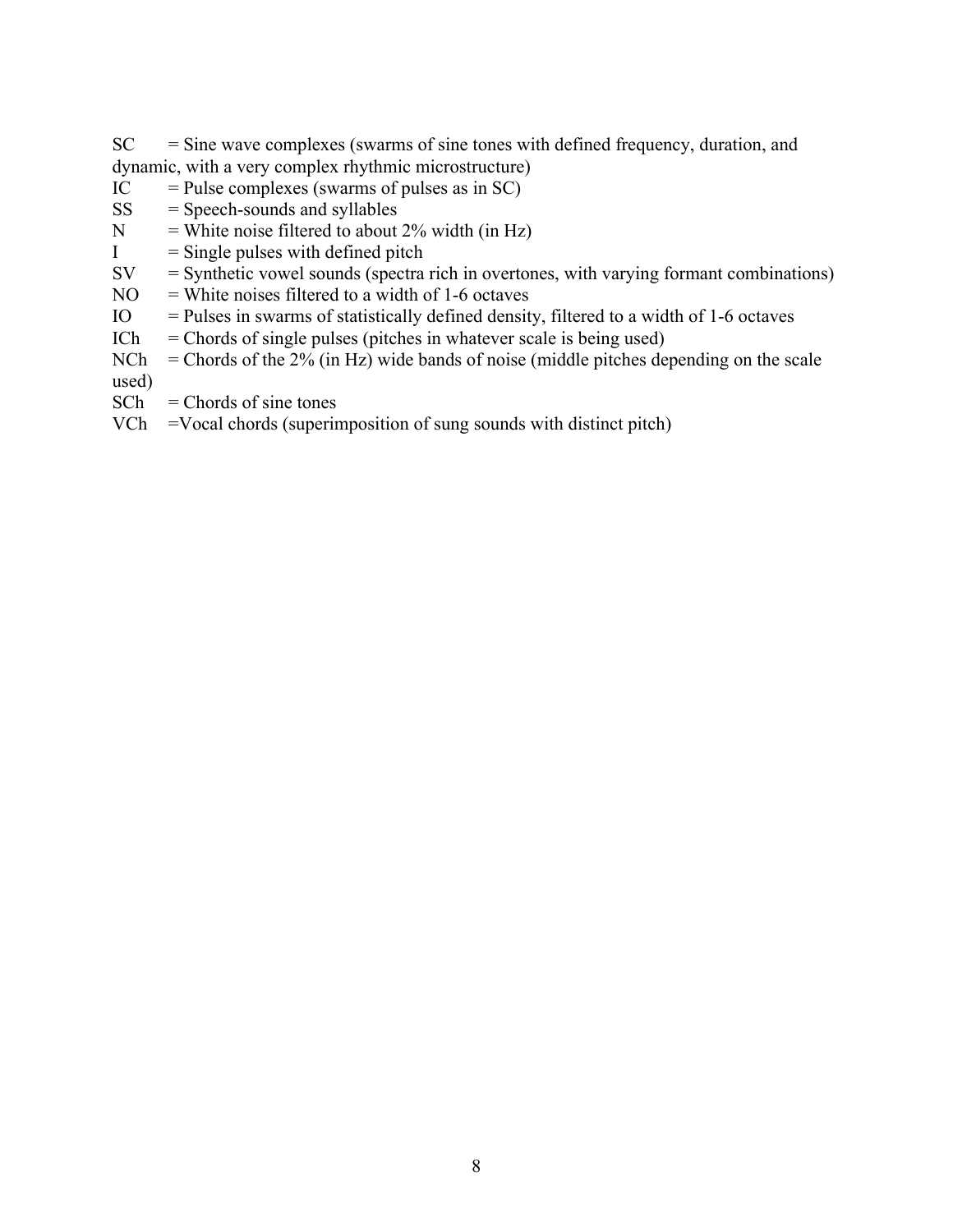Example 2 shows how these element types are further arranged into 23 element groups, A-W. As Stockhausen notes, "each type of element occurs equally often (from a statistical point of view) in the structure as a whole."

#### **Example 2**

"Methods of phonetic analysis (vowel—sine tones, consonants—noise-bands, plosives—pulses, many mixed forms) were used in the systematization of the scale of sound-elements (the integration of the speech sounds into a synthetic sound family)."

Element Groups A-W

| $A -$                       | <b>SC</b>        |                  |                  |                  |                         |                                                   |                  |                                                   |                                                   |                                                   |                 |                 |
|-----------------------------|------------------|------------------|------------------|------------------|-------------------------|---------------------------------------------------|------------------|---------------------------------------------------|---------------------------------------------------|---------------------------------------------------|-----------------|-----------------|
| $\, {\bf B}$ -              | $\zeta \, \zeta$ | IC               |                  |                  |                         |                                                   |                  |                                                   |                                                   |                                                   |                 |                 |
| $C -$                       | $\zeta\,\zeta$   | $\zeta \, \zeta$ | SS               |                  |                         |                                                   |                  |                                                   |                                                   |                                                   |                 |                 |
| $D -$                       | $\zeta\,\zeta$   | $\zeta \, \zeta$ | $\zeta\,\zeta$   | N                |                         |                                                   |                  |                                                   |                                                   |                                                   |                 |                 |
| $\mathbf E$ -               | $\zeta$ $\zeta$  | $\zeta\,\zeta$   | $\zeta\,\zeta$   | $\zeta \, \zeta$ | $\bf I$                 |                                                   |                  |                                                   |                                                   |                                                   |                 |                 |
| $\,$ F $\,$ -               | $\zeta\,\zeta$   | $\zeta \, \zeta$ | $\zeta \, \zeta$ | $\zeta\,\zeta$   | $\varsigma$ $\varsigma$ | SV                                                |                  |                                                   |                                                   |                                                   |                 |                 |
| $G -$                       | $\zeta$ $\zeta$  | $\zeta \, \zeta$ | $\zeta \, \zeta$ | $\zeta$ $\zeta$  | $\zeta \, \zeta$        | $\boldsymbol{\varsigma}$ $\boldsymbol{\varsigma}$ | NO               |                                                   |                                                   |                                                   |                 |                 |
| $H -$                       | $\zeta\,\zeta$   | $\zeta \, \zeta$ | $\zeta \, \zeta$ | $\zeta$ $\zeta$  | $\zeta \, \zeta$        | $\zeta \, \zeta$                                  | $\zeta \, \zeta$ | IO                                                |                                                   |                                                   |                 |                 |
| $\boldsymbol{\mathrm{I}}$ - | , 2, 3           | $\zeta \, \zeta$ | $\zeta \, \zeta$ | $\zeta$ $\zeta$  | $\zeta \, \zeta$        | $\zeta\,\zeta$                                    | $\zeta\,\zeta$   | $\boldsymbol{\varsigma}$ $\boldsymbol{\varsigma}$ | ICh                                               |                                                   |                 |                 |
| ${\bf J}$ -                 | $\zeta$ $\zeta$  | $\zeta \, \zeta$ | $\zeta \, \zeta$ | $\zeta$ $\zeta$  | $\zeta$ $\zeta$         | $\zeta \, \zeta$                                  | $\zeta \, \zeta$ | $\zeta \, \zeta$                                  | $\boldsymbol{\varsigma}$ $\boldsymbol{\varsigma}$ | <b>NCh</b>                                        |                 |                 |
| $K -$                       | $\zeta\,\zeta$   | $\zeta\,\zeta$   | $\zeta$ $\zeta$  | $\zeta$ $\zeta$  | $\zeta$ $\zeta$         | $\zeta$ $\zeta$                                   | $\zeta$ $\zeta$  | $\zeta \, \zeta$                                  | $\zeta \, \zeta$                                  | $\boldsymbol{\varsigma}$ $\boldsymbol{\varsigma}$ | SCh             |                 |
| $L -$                       | $\zeta\,\zeta$   | $\zeta$ $\zeta$  | $\zeta\,\zeta$   | $\zeta$ $\zeta$  | $\zeta$ $\zeta$         | $\zeta\,\zeta$                                    | $\zeta \, \zeta$ | $\zeta$ $\zeta$                                   | $\zeta \, \zeta$                                  | $\zeta \, \zeta$                                  | $\zeta\,\zeta$  | VCh             |
| $M -$                       |                  | $\zeta$ $\zeta$  | $\zeta$ $\zeta$  | $\zeta$ $\zeta$  | $\zeta$ $\zeta$         | $\zeta$ $\zeta$                                   | $\zeta\,\zeta$   | $\zeta\,\zeta$                                    | $\zeta\,\zeta$                                    | $\zeta$ $\zeta$                                   | $\zeta$ $\zeta$ | $\zeta\,\zeta$  |
| $N -$                       |                  |                  | $\zeta$ $\zeta$  | $\zeta$ $\zeta$  | $\zeta$ $\zeta$         | $\zeta$ $\zeta$                                   | $\zeta\,\zeta$   | $\zeta$ $\zeta$                                   | $\zeta$ $\zeta$                                   | $\zeta$ $\zeta$                                   | $\zeta$ $\zeta$ | $\zeta\,\zeta$  |
| $O-$                        |                  |                  |                  | $\zeta\,\zeta$   | $\zeta$ $\zeta$         | $\zeta$ $\zeta$                                   | $\zeta$ $\zeta$  | $\zeta$ $\zeta$                                   | $\zeta$ $\zeta$                                   | $\zeta$ $\zeta$                                   | $\zeta$ $\zeta$ | $\zeta$ $\zeta$ |
| ${\bf P}$ -                 |                  |                  |                  |                  | $\zeta \, \zeta$        | $\zeta$ $\zeta$                                   | $\zeta\,\zeta$   | $\zeta$ $\zeta$                                   | $\zeta\,\zeta$                                    | $\zeta$ $\zeta$                                   | $\zeta$ $\zeta$ | $\zeta$ $\zeta$ |
| $Q -$                       |                  |                  |                  |                  |                         | $\zeta$ $\zeta$                                   | $\zeta\,\zeta$   | $\zeta\,\zeta$                                    | $\zeta\,\zeta$                                    | $\zeta$ $\zeta$                                   | $\zeta$ $\zeta$ | $\zeta\,\zeta$  |
| $R -$                       |                  |                  |                  |                  |                         |                                                   | $\zeta\,\zeta$   | $\zeta\,\zeta$                                    | $\zeta$ $\zeta$                                   | $\zeta$ $\zeta$                                   | $\zeta$ $\zeta$ | $\zeta$ $\zeta$ |
| ${\bf S}$ -                 |                  |                  |                  |                  |                         |                                                   |                  | $\zeta$ $\zeta$                                   | $\zeta$ $\zeta$                                   | $\zeta$ $\zeta$                                   | $\zeta$ $\zeta$ | $\zeta$ $\zeta$ |
| $T -$                       |                  |                  |                  |                  |                         |                                                   |                  |                                                   | $\zeta$ $\zeta$                                   | $\zeta$ $\zeta$                                   | $\zeta$ $\zeta$ | $\zeta\,\zeta$  |
| $U -$                       |                  |                  |                  |                  |                         |                                                   |                  |                                                   |                                                   | $\zeta\,\zeta$                                    | $\zeta$ $\zeta$ | $\zeta$ $\zeta$ |
| $V -$                       |                  |                  |                  |                  |                         |                                                   |                  |                                                   |                                                   |                                                   | $\zeta$ $\zeta$ | $\zeta$ $\zeta$ |
| $\mathbf W$ -               |                  |                  |                  |                  |                         |                                                   |                  |                                                   |                                                   |                                                   |                 | $\zeta\,\zeta$  |
|                             |                  |                  |                  |                  |                         |                                                   |                  |                                                   |                                                   |                                                   |                 |                 |

Example 3 shows a "statistical structure," an event whose shifting characteristics, for reasons of complexity, can only be described statistically. This particular structure, which appears towards the end of *Gesang*, is a composite of six versions of a single sung phrase. As Stockhausen explains, "the following are serially defined: the number of the 6 layers used, the number of syllables per layer (5-10), the overall duration of the individual layers (in cm at 76.2 cm per sec.), the relative distribution of the syllable-sequences in time and the direction of their pitches, the width of the frequency-band for the complex and its overall direction of movement (933 : 767 Hz to 508 : 400 Hz), and finally the averagely predominant phonetic structure ([u],  $[-]$ ,  $[-]$ ,  $[e$ .]). With the aid of graphic diagrams and models prepared on tape (having approximate pitch and duration characteristics), the individual layers were then sung, and the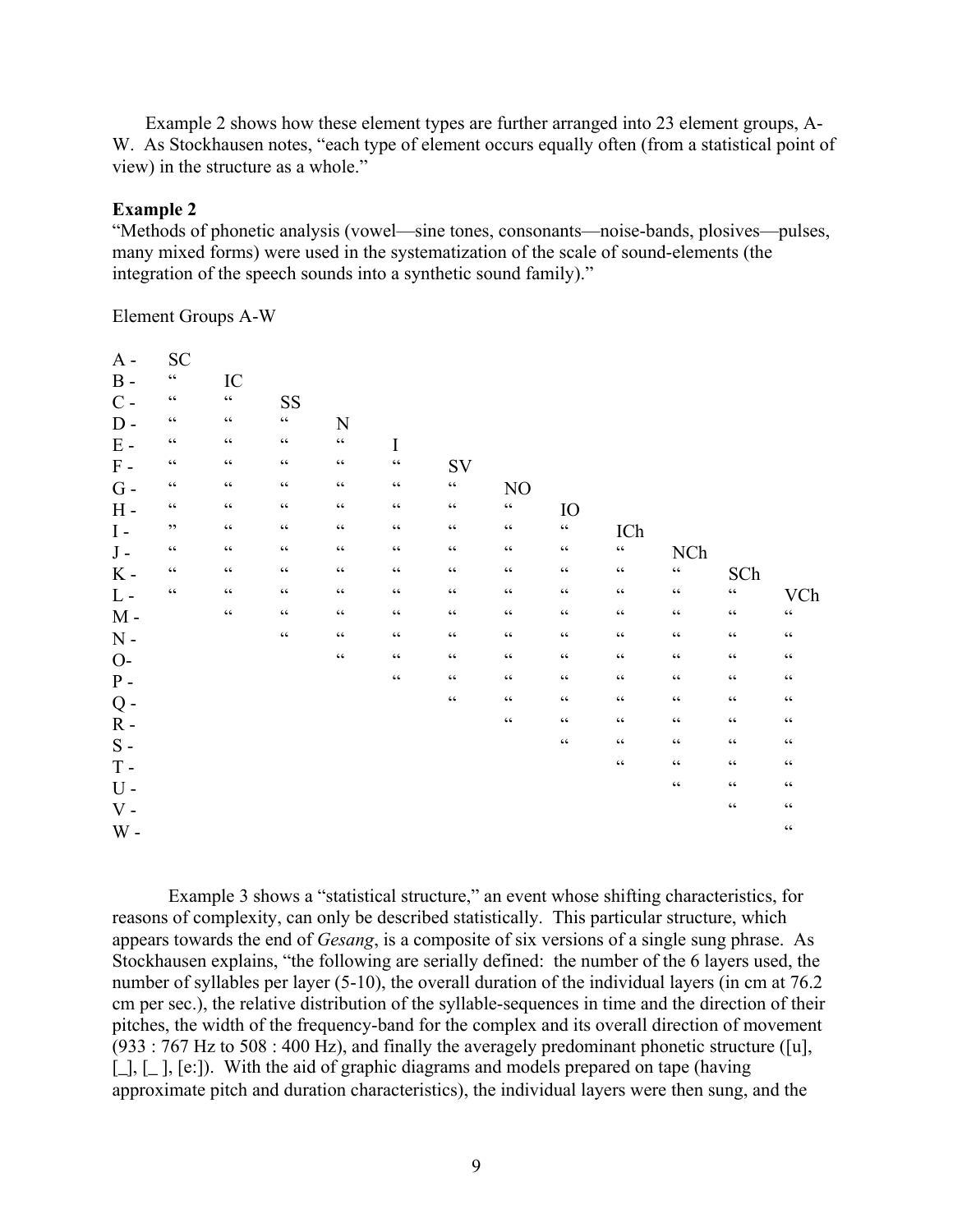best results superimposed. The six diagrams the boy sang from looked like this (they must be imagined as simultaneously interwoven in the subsequent *synchronization*):"



## **Example 3**

Time: 76.2 cm per second

# *Gesang* **as spatial music and later developments**

*Gesang* made history as the first electronic piece to serialize the projection of music in space. Exactly how Stockhausen applied serial techniques to the music's distribution among the loudspeakers is an extremely complicated matter that scholars have only recently begun to unravel. Suffice it to say, however, that the spatialization of *Gesang's* music is one the composition's most fascinating features, and an aspect that simply cannot be experienced from listening to the two-track recordings available on record and CD. In a true four-track performance, such as will take place at Columbia University this July, the listener will perceive the sounds moving clockwise and counterclockwise around her. Sounds approach and recede, stand still or zoom away. The spatial dimension of *Gesang* articulates its form, but more importantly, adds dynamism and drama to this enigmatic piece.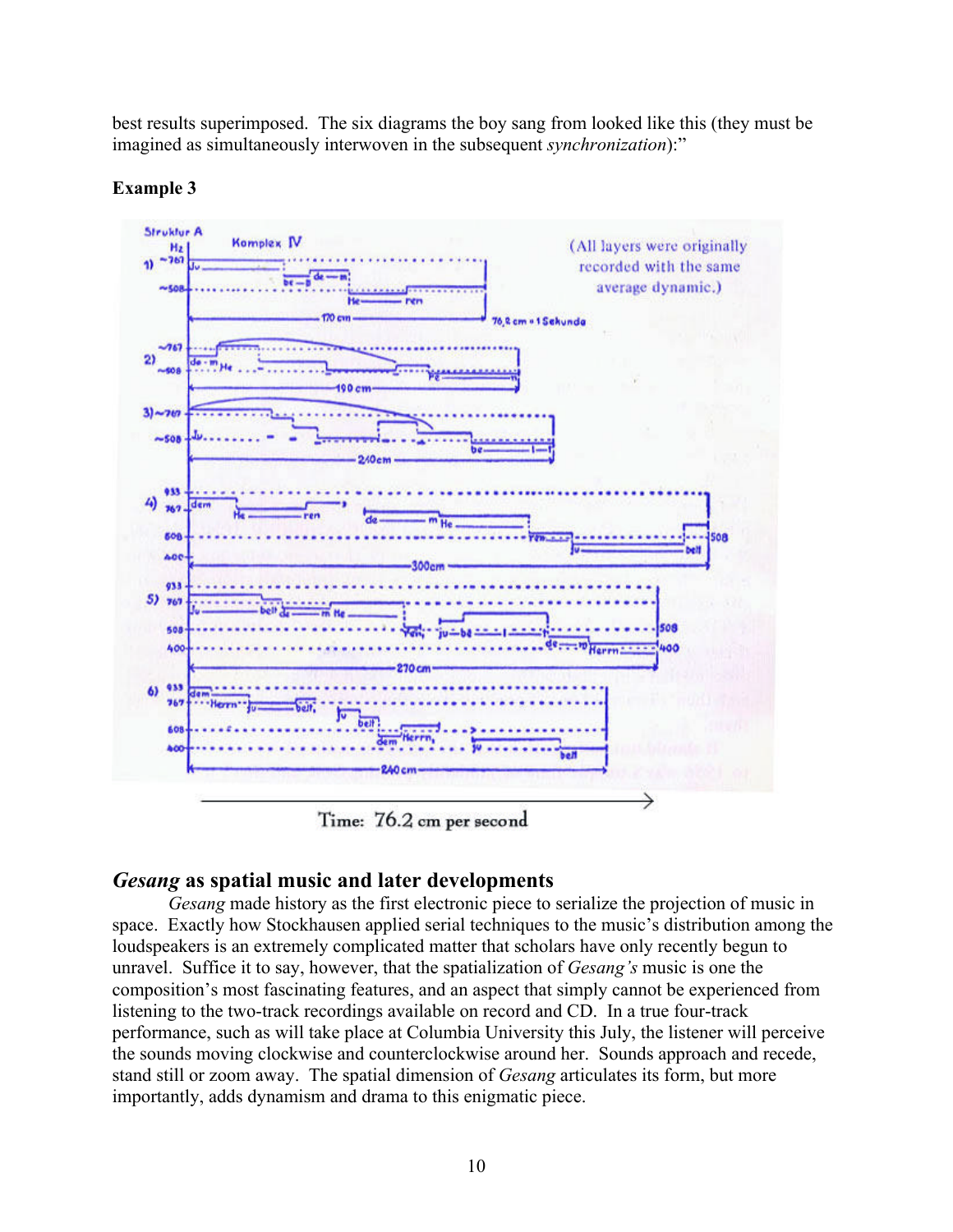It is interesting to note that Stockhausen originally recorded *Gesang* in five channels, despite the fact that a five-track playback machine did not yet exist. For this reason, at *Gesang*'s 1956 premiere, four of the channels were played back by a four-track tape machine over four groups of speakers surrounding the audience, while the fifth track was projected by a separate machine through a fifth loudspeaker set up on stage. After the premiere, Stockhausen mixed the fifth track onto the fourth track, and most performances since then have used a copy of the fourtrack tape.

*Gesang der Jünglinge's* premiere in 1956 was a watershed event, and Stockhausen's electronic and spatial innovations did not go unnoticed. Other composers soon began to use electronic techniques to blur the boundaries between speech and music. Luciano Berio's 1958 *Thema* (*Omaggio a Joyce*) could be cited as an example. In pieces like *Gruppen* (1958, for three orchestras) Stockhausen himself further developed his ideas of timbre continuums and spatial projection within the domain of instrumental music. Perhaps the most surprising legacy of *Gesang* is the speed with which the world of popular music embraced certain of its techniques. Stockhausen's appearance on the cover of the Beatles record album, *Sgt. Pepper's Lonely Hearts Club Band*, is just one example of the many tributes to his enduring influence.



**World premiere of** *Gesang der Jünglinge* **in the large auditorium of Cologne's West German Radio. May 30th, 1956.**

# **Sources/suggested reading**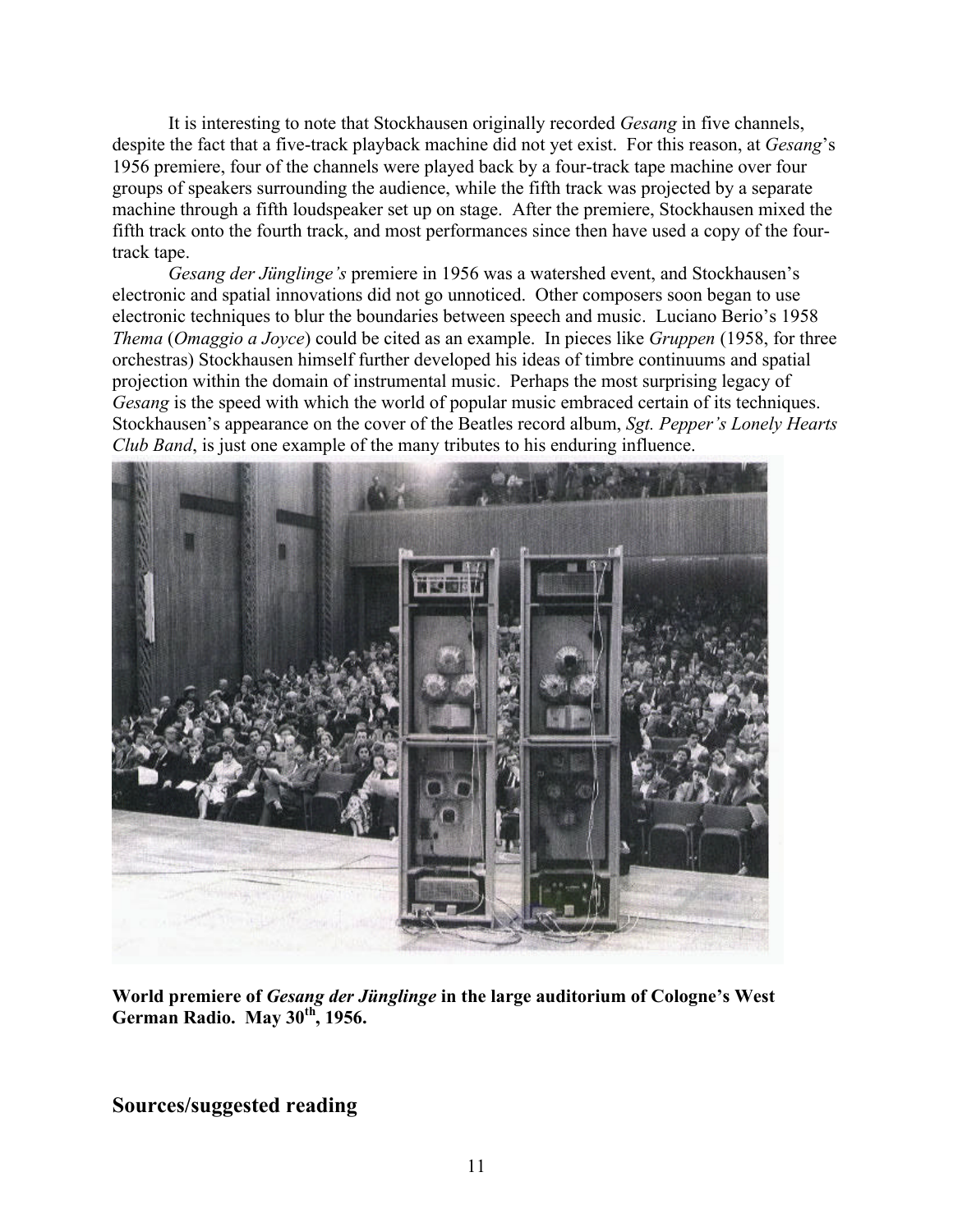Note: Any study of the literature on *Gesang der Jünglinge* should begin with a reading of Stockhausen's own extensive notes, published in the booklet that accompanies his *Elektronische Musik* CD. The most in-depth analysis of *Gesang*, as well as a partial reconstruction of its score, can be found in the recently published article by Pascal Decroupet and Elena Ungeheuer.

- Decroupet, Pascal and Elena Ungeheuer. "Through the Sensory Looking-Glass: The Aesthetic and Serial Foundations of *Gesang der Jünglinge*." *Perspectives of New Music* 36.1 (1998): 97-142.
- Heikinheimo, Seppo. "The Electronic Music of Karlheinz Stockhausen: Studies on the Esthetical and Formal Problems of its First Phase." *Acta musicologica fennica* 6 (1972): 61-103.
- Kurtz, Michael. *Stockhausen: A Biography*. Trans. Richard Toop. London: Faber and Faber, 1992. 82-84.
- Maconie, Robin. *The Works of Karlheinz Stockhausen*. 2nd ed. Oxford: Oxford UP, 1990. 57- 61.
- Stockhausen, Karlheinz. "Composing Statistically." *Stockhausen on Music*. Ed. Robin Maconie. London: Marion Boyars, 1989. 43-52.
- ---. "*Electronische Musik*." Booklet. *Stockhausen 3: Electronische Musik 1952-1960.* Music by Karlheinz Stockhausen. CD. Stockhausen-Verlag, 1996.
- ---. "Four Criteria of Electronic Music." *Stockhausen on Music*. Ed. Robin Maconie. London: Marion Boyars, 1989. 88-111.
- ---. ". . . how time passes. . . ." *Die Reihe* (English Edition) 3 (1959): 10-40.
- ---. *Texte zur elektronischen und instrumentalen Musik*. Ed. Dieter Schnebel. Cologne: Verlag M. DuMont Schauberg, 1963. Vol. 1 of *Texte zur Musik*. 10 vols. to date. 1963- .